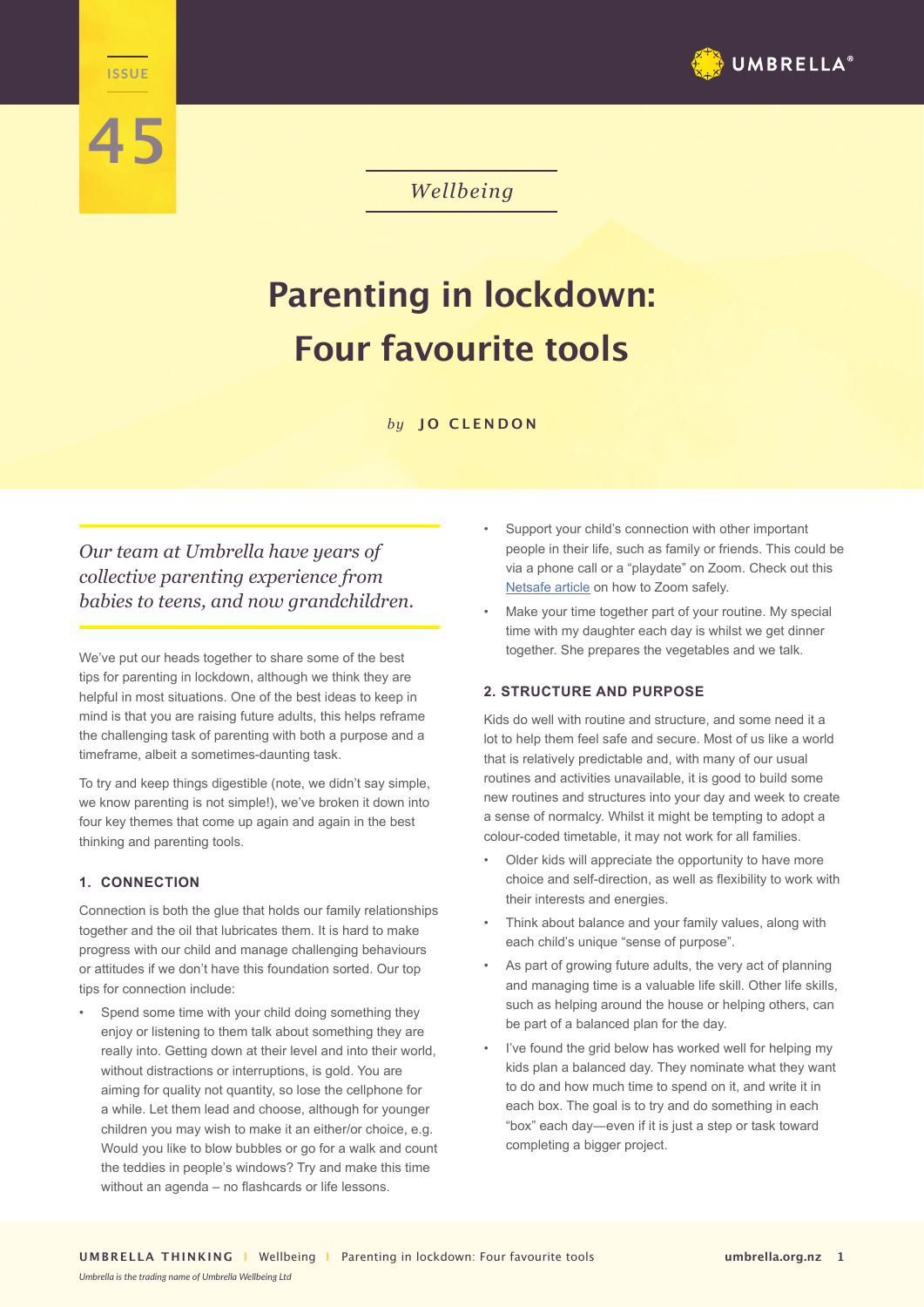



#### **3. SELF-CARE**

We've all heard the phrase about putting on our own "oxygen mask" first, as part of the airline safety briefing. This applies to parenting, whether your baby is one week old or a teen. It is crucial we care for ourselves so we have the reserves of energy we need to connect with, relate to and, at times, tolerate our children. It is also brilliant modelling – they learn so much from watching us.

- Sometimes good enough is okay. Sometimes you will be a good enough parent. Don't measure yourself by others' standards or what you are seeing on social media. Those people are only posting their good moments. Real life isn't edited or "photoshopped"!
- Model taking breaks, setting reasonable goals and being flexible to modify them if needed. If you are working from home, then be aware they are learning from you, just by watching, about time management, relating to others, priorities and balancing work with life. No pressure!
- Co-regulate. This is a fancy term for calming yourself in order to calm them. Sometimes you don't have it in you to coach them through a meltdown, but you can just sit and calm yourself and see what happens. It is usually contagious.

#### **4. FUN**

This could really be included in all of the above, because laughter truly is good medicine. Finding some time to laugh together and space for silliness and fun will be good for your bodies, minds and relationships. Laughter is an emotional release – there is a reason why people say, "I didn't know whether to laugh or cry" – because both are valid ways to release emotions. So, find ways to laugh and be silly with your kids, and make memories that don't need "likes" or "shares" to be priceless.

**Here are some favourite resources from our team:**

https://www.psychologytoday.com/us/blog/pullingthrough/202004/the-pandemic-toolkit-parents-need

https://www.rnz.co.nz/news/national/412876/coronaviruslockdown-at-home-a-guide-to-online-resources-for-kids

https://www.covid19parenting.com/

https://sunshine-parenting.com/ep-132-creating-structure-funconnection/?ck\_subscriber\_id=705470294

https://wideopenschool.org/

https://www.ahaparenting.com/parenting-tools/family-life/ lockdown-kids-busy-corona

https://www.heysigmund.com/help-kids-feel-calm/

https://www.goldfishwisdom.org/relax-were-all-sometimesbad-parents